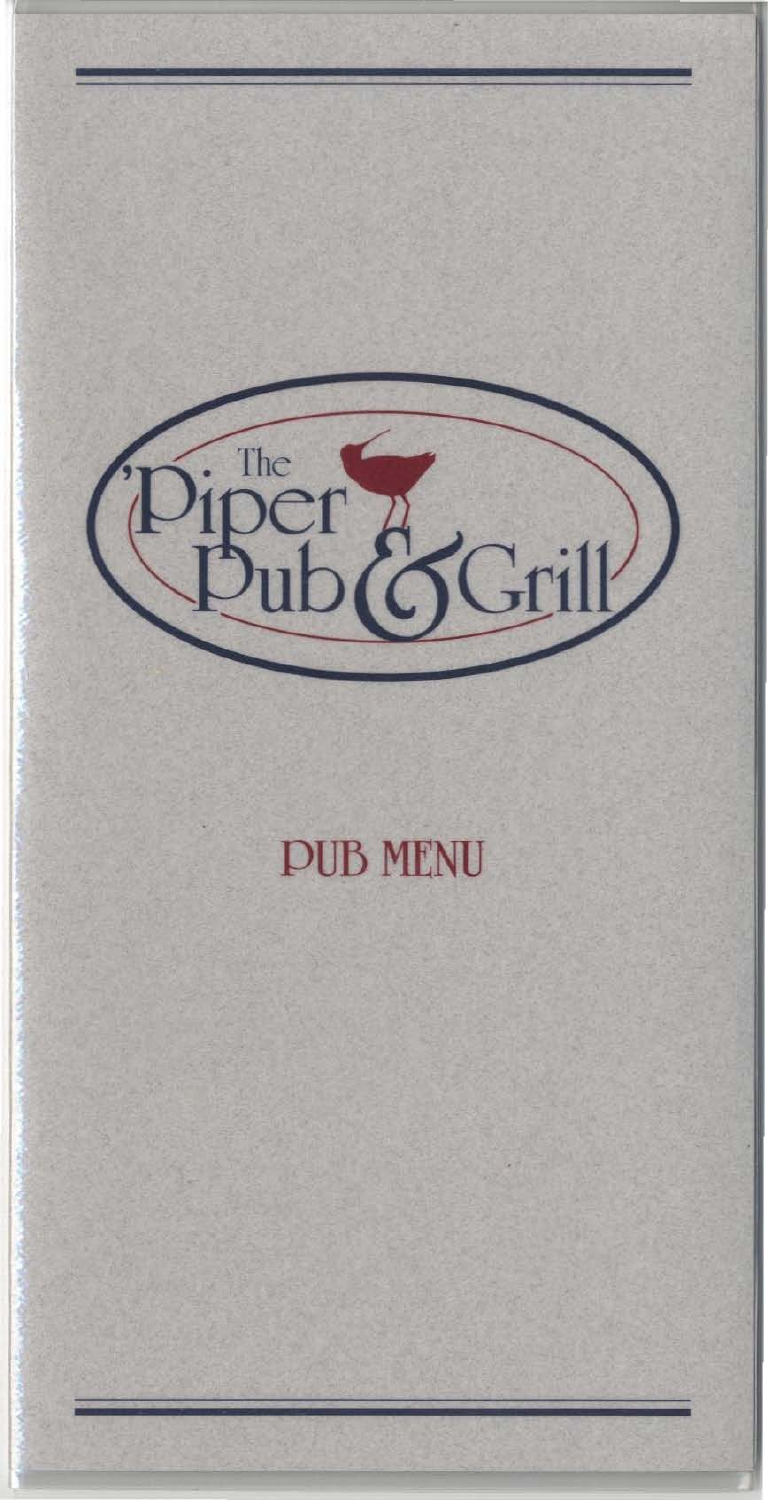### **SANDWICHES**

| All sandwiches served with potato chips                                                                                                                                                              |      |
|------------------------------------------------------------------------------------------------------------------------------------------------------------------------------------------------------|------|
| <b>PUB BURGER</b><br>Our own blend of seasonings, onions & peppers combined<br>with 1/2-pound of lean ground beef, topped with Jack cheese<br>& served with lettuce, onion & pickle on a Kaiser roll | 5.25 |
| With Chili 5.95                                                                                                                                                                                      |      |
| <b>CRACKED PEPPER AND BLUE CHEESE BURGER</b><br>The Dub Burger lightly coated with cracked black pepper<br>& melled blue cheese crumbles                                                             | 5.50 |
| <b><i><u>REUBEN</u></i></b>                                                                                                                                                                          | 5.25 |
| Thinly sliced lean "eye of the round" corned beef, thousand<br>island dressing, sauerkraut & Swiss cheese                                                                                            |      |
| TURKEY OR SMOKED HAM                                                                                                                                                                                 | 4.95 |
| Slices of turkey or smoked ham piled high on a soft French<br>roll with a choice of Swiss, Jack or Cheddar cheese                                                                                    |      |
| <b>MEATLOAF SANDWICH</b>                                                                                                                                                                             | 4.95 |
| A traditional favorite with a ketchup, mustard & honey<br>glaze, open-faced on grilled sourdough, covered with<br>mushroom gravy & served with skin-on mashed potatoes                               |      |
| <b>TORTA DE PESCADA (Mexican Fish Sandwich)</b>                                                                                                                                                      | 6.25 |
| Steamed delicate fish filet served on a warm corn<br>tortilla with lemon cilantro pesto, red cabbage, bell<br>peppers, & tomatoes                                                                    |      |
| CHICKEN SANDWICHES:                                                                                                                                                                                  |      |
| Your choice of style & flavor served on a Kaiser roll with<br>lettuce, tomato & onion                                                                                                                |      |
| <b>CHARBROILED</b>                                                                                                                                                                                   | 4.95 |
| Tender chicken breast broiled to perfection<br>& served with mayonnaise                                                                                                                              |      |
| <b>CAJUN</b>                                                                                                                                                                                         | 5.50 |
| Chicken breast coated with Cajun spices, broiled &<br>served with a side of Creole sauce                                                                                                             |      |
| With bacon & Cheddar cheese                                                                                                                                                                          | 5.95 |
| <b>SESAME</b>                                                                                                                                                                                        | 5.50 |
| Breaded chicken breast coated in sesame seeds<br>with a side of honey mustard sauce                                                                                                                  |      |
| TERIYAKI                                                                                                                                                                                             | 5.50 |
| Chicken breast marinated in teriyaki sauce, broiled<br>& scrved with a pincapple ring, Swiss cheese &<br>a side of teriyaki sauce                                                                    |      |
| <b>SONORA</b>                                                                                                                                                                                        | 5.50 |
| Charbroiled chicken breast basted with barbecue sauce<br>6 topped with roasted green chilis 6 Cheddar cheese                                                                                         |      |

## **BEVERAGES**

| <b>MILK</b>                                       | .85  |
|---------------------------------------------------|------|
| COFFEE                                            | .75  |
| <b>DECAFFEINATED COFFEE</b>                       | .75  |
| <b>HOT or ICED TEA</b>                            | .75  |
| <b>GOURMET TEAS</b>                               | 1.00 |
| <b>JUICE</b><br>Orange, Grapefruit, Tomato, Apple | 1.00 |
| <b>HOT CHOCOLATE</b>                              | 1.00 |
| <b>SOFT DRINKS</b><br>Depsi, Diet Depsi, Slice    | .75  |
| <b>CALISTOGA</b><br>Plain, Lemonade, Berry        | 1.75 |
| <b>DESSERTS</b>                                   |      |

| <b>ICE CREAM</b><br>Chocolate or vanilla                                                | Plain 1.50 |
|-----------------------------------------------------------------------------------------|------------|
| With chopped walnuts & chocolate syrup 1.75                                             |            |
| <b>CHEESECAKE</b><br>With berry topping 3.00                                            | Plain 2.50 |
| <b>PEANUT BUTTER PIE</b>                                                                | 2.75       |
| <b>JEFF'S GERMAN CHOCOLATE PIE</b><br>His mom's wonderful recipe                        | 2.50       |
| <b>PUB CAKE</b><br><b>Plain</b><br>Moist oatmeal cake with an almond & coconut frosting | 195        |
| $\Lambda$ la mode $250$                                                                 |            |

When in Boise, visit our sister restaurant which specializes in prime rib. steaks and seafood.

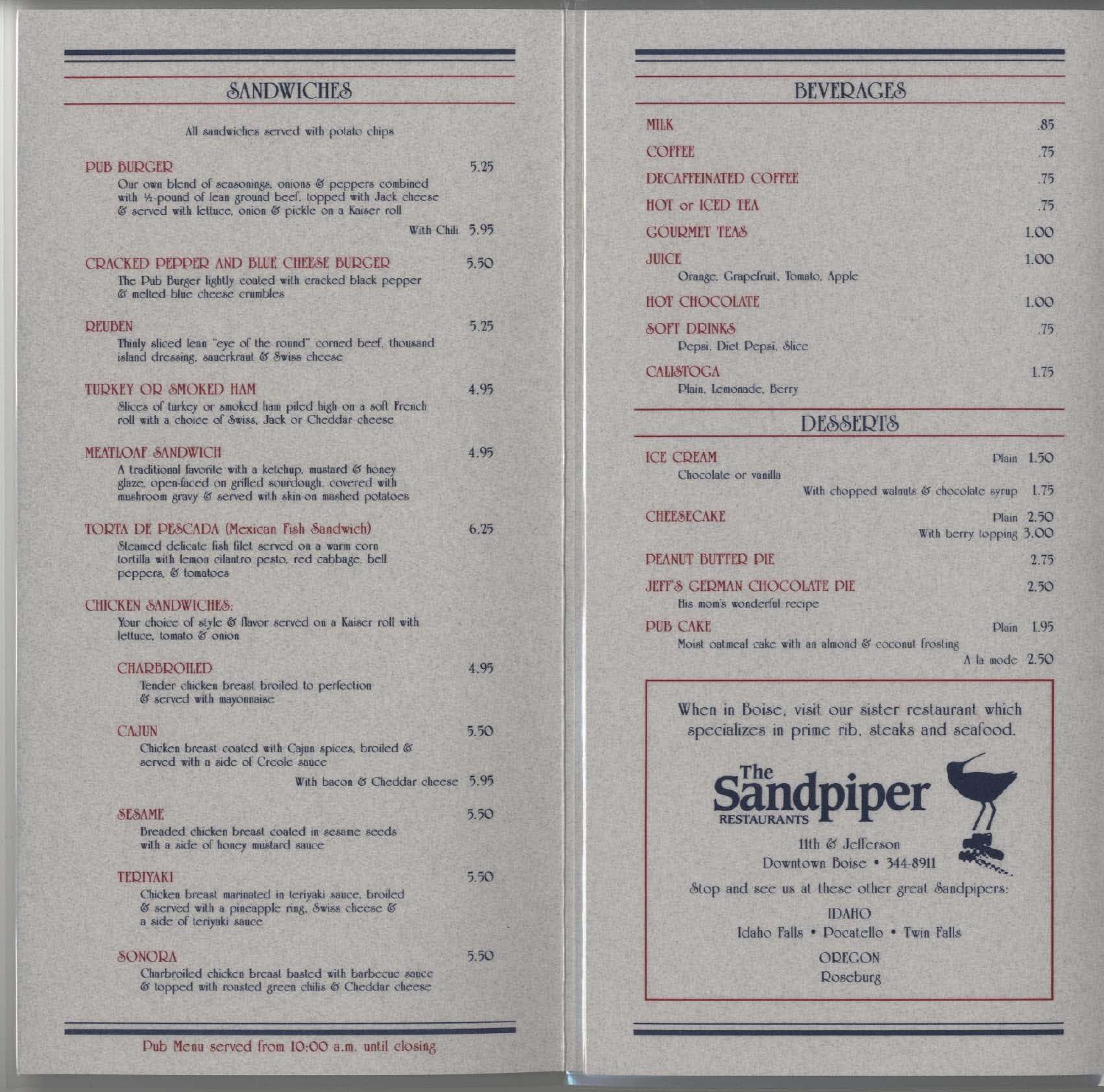## **SANDWICHES**

| All sandwiches served with potato chips                                                                                                                                                              |      |
|------------------------------------------------------------------------------------------------------------------------------------------------------------------------------------------------------|------|
| <b>PUB BURGER</b><br>Our own blend of seasonings, onions & peppers combined<br>with 1/2-pound of lean ground beef, topped with Jack cheese<br>& served with lettuce, onion & pickle on a Kaiser roll | 5.25 |
| With Chili                                                                                                                                                                                           | 5.95 |
| <b>CRACKED PEPPER AND BLUE CHEESE BURGER</b><br>The Dub Burger lightly coated with cracked black pepper<br>& melled blue cheese crumbles                                                             | 5.50 |
| <b>DEUBEN</b>                                                                                                                                                                                        | 5.25 |
| Thinly sliced lean "eye of the round" corned beef, thousand<br>island dressing, sauerkraut & Swiss cheese                                                                                            |      |
| <b>TURKEY OR SMOKED HAM</b><br>Slices of turkey or smoked ham piled high on a soft french<br>roll with a choice of Swiss, Jack or Cheddar cheese                                                     | 4.95 |
| <b>MEATLOAF SANDWICH</b>                                                                                                                                                                             | 4.95 |
| A traditional favorite with a ketchup, mustard 6 honey<br>glaze, open-faced on grilled sourdough, covered with<br>mushroom gravy & served with skin-on mashed potatoes                               |      |
| <b>TORTA DE PESCADA (Mexican Fish Sandwich)</b>                                                                                                                                                      | 6.25 |
| Steamed delicate fish filet served on a warm corn<br>tortilla with lemon cilantro pesto, red cabbage, bell<br>peppers, & tomatoes                                                                    |      |
| CHICKEN SANDWICHES:                                                                                                                                                                                  |      |
| Your choice of style & flavor served on a Kaiser roll with<br>lettuce, tomato & onion                                                                                                                |      |
| <b>CHARBROILED</b>                                                                                                                                                                                   | 4.95 |
| Tender chicken breast broiled to perfection<br>& served with mayonnaise                                                                                                                              |      |
| <b>CAJUN</b>                                                                                                                                                                                         | 5.50 |
| Chicken breast coated with Cajun spices, broiled &<br>served with a side of Creole sauce                                                                                                             |      |
| With bacon & Cheddar cheese                                                                                                                                                                          | 5.95 |
| <b>SESAME</b><br>Breaded chicken breast coated in sesane seeds<br>with a side of honey mustard sauce                                                                                                 | 5.50 |
| TERIYAKI<br>Chicken breast marinated in teriyaki sauce, broiled<br>& scrved with a pincapple ring. Swiss cheese &<br>a side of teriyaki sauce                                                        | 5.50 |
| <b>SONORA</b><br>Charbroiled chicken breast basted with barbecue sauce<br>& topped with roasted green chilis & Cheddar cheese                                                                        | 5.50 |

## **PUB SPECIALTIES**

| <b>SH &amp; CHIDS</b><br>Beer-battered cod golden fried & served with malt                                                                                                             | 5.25         |
|----------------------------------------------------------------------------------------------------------------------------------------------------------------------------------------|--------------|
| vinegar, tartar sauce & crispy French fries                                                                                                                                            |              |
| INGERS & MASH                                                                                                                                                                          | 5.95         |
| Mild English style sausages charbroiled & served with<br>a spicy sweet mustard, skin-on mashed potatoes & a<br>small salad or Pub slaw                                                 |              |
| <b>IRMP STIR-TRY</b>                                                                                                                                                                   | 6.25         |
| Shrimp stir-fried in sesame oil 6 teriyaki with an<br>assortment of vegetables, served over rice with a<br>small salad or Dub slaw                                                     |              |
| <b>ING PAO CHICKEN STIR-FRY</b>                                                                                                                                                        | 5.95         |
| Spicy hot Szechwan-style stir-fried chicken with<br>peanuls, pea pods, red peppers & green onions.<br>served over rice with a small salad or Dub slaw.<br>Order extra hot if you dare! |              |
| <b>LAM EINGUINE</b>                                                                                                                                                                    | 6.25         |
| Linguine noodles covered with sea clams in a creamy<br>Parmesan sauce, served with a small salad or Pub slaw                                                                           |              |
| ROCCOLI & PINE NUT PASTA                                                                                                                                                               | 6.25         |
| Crisp broccoli, roasted pine nuts & grated Parmesan<br>cheese served over fresh carrot fettucine tossed in olive<br>oil & Iresh garlie                                                 |              |
| <b>M'S JALAPENO PASTA</b>                                                                                                                                                              | 6.25         |
| Fresh tomato & Jalapeno pasta tossed with mushrooms.<br>peppers, onions, tomatoes, black olives & tequila,<br>topped with Darmesan cheese                                              |              |
| IAI BASIL PORK STIR-FRY                                                                                                                                                                | 5.95         |
| Strips of pork tenderloin sauteed with white &<br>green onion, in a spicy Thai basil & pepper sauce,<br>served over rice                                                               |              |
| LUBHOUSE OMELETTE                                                                                                                                                                      | 5.50         |
| Ham, turkey, bacon, diced tomato, Swiss & Cheddar<br>cheese in a three-egg omelette                                                                                                    |              |
| <b>IDER BROWNS</b>                                                                                                                                                                     | 5.25         |
| Our country-style hashbrowns, sliced bangers &<br>steamed broccoli laced with hollandaise, served<br>with toast or English muffin                                                      |              |
| <b>EAMERS</b>                                                                                                                                                                          | Market Price |
| A pound and a half of clams steamed in white wine.<br>herbs & spices, diced tomatoes, green onions,<br>garlic. lemon, served with rosemary pesto bread<br>& small salad or Dub slaw    |              |
|                                                                                                                                                                                        |              |

| <b>SALADS</b>                                                                                                                                                                                    |      |
|--------------------------------------------------------------------------------------------------------------------------------------------------------------------------------------------------|------|
| <b>PIPER CHEF</b><br>Julicane ham & turkey, grated blend of Cheddar & Jack<br>cheeses, sliced hard-boiled egg, tomato wedges, celery @<br>carrot sticks on a bed of iceberg                      | 5.25 |
| <b>SPINACH SALAD</b><br>Spinach, egg. tomato, bacon bits & Parmesan cheese served<br>with hot bacon dressing                                                                                     | 4.95 |
| <b>CASHEW CHICKEN SALAD</b><br>Strips of teriyaki chicken breast. cashews, broccoli, Mandarin<br>oranges, olives. & green onion on a bed of lettuce                                              | 5.95 |
| <b>SMOKED CHICKEN PASTA SALAD</b><br>Tri-colored radiatore pasta tossed with smoked chicken.<br>marinated mushrooms, snow peas, red onion, 6 bell peppers<br>in low calorie vinaigrette dressing | 5.95 |
| <b>SIDES</b>                                                                                                                                                                                     |      |
| <b>PUB SLAW</b>                                                                                                                                                                                  |      |

| <b>PUD OLAW</b><br>Broccoli, cauliflower & red cabbage in a mouth-watering<br>slaw sauce                                                 |       | .95  |
|------------------------------------------------------------------------------------------------------------------------------------------|-------|------|
| MARINATED CUCUMBER SALAD (Scasonal)<br>Thin sliced cucumbers marinated with garlic, onion, tomatoes<br>& just a touch of jalapeno pepper |       | .95  |
| <b>FRENCH FRIES</b>                                                                                                                      |       |      |
| Served plain or cajun style<br>1.25<br>Small                                                                                             | large | 2.00 |
| <b>SMALL GREEN SALAD</b>                                                                                                                 |       | 1.25 |
| <b>FRESH SOUD OF THE DAY</b><br>1.75<br>$C$ up                                                                                           | Bowl  | 2.50 |
| CHILI<br>2.00<br><b>Cup</b>                                                                                                              | Bowl  | 3.00 |
| ROSEMARY PESTO BREAD                                                                                                                     |       | 1.50 |



Dub Menu served 10:00 a.m. until closing